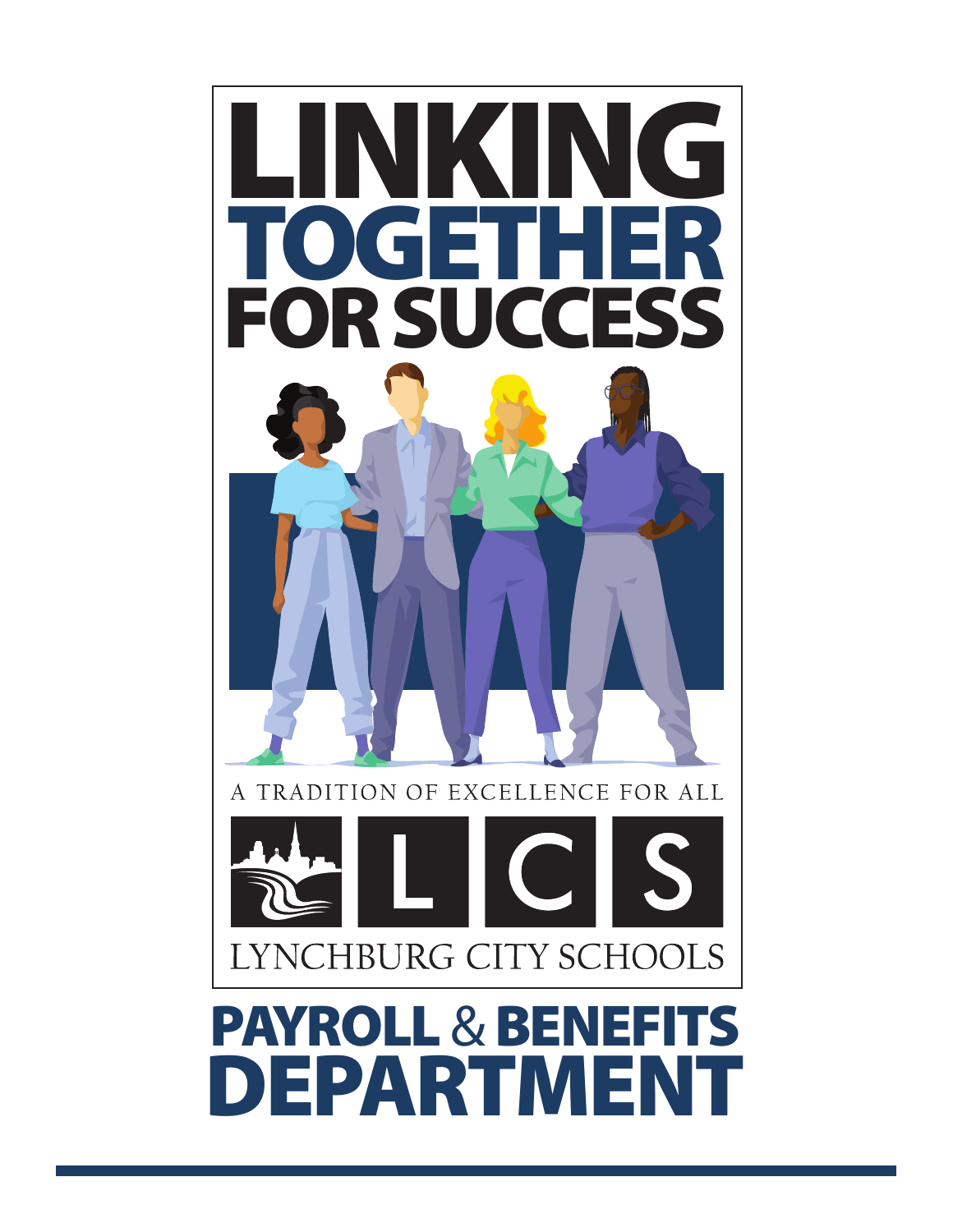

### What does LCS Payroll Department provide?

- Processing payroll
- Processing W-4's & VA-4 forms
- Maintaining employee payroll records
- W-2 forms
- Payroll Questions
- Direct Deposits
- Process Leave, Levy and Garnishments

### When do I get paid?

 • LCS is on a semi-monthly schedule. The 15th and 30th of the month. If the 15th or 30th fall on a weekend or a federal holiday, payment will be on the prior business day.

 To access the semi-monthly payroll schedule, please visit**lcsedu.net/departments/payroll-benets/ payroll/timesheet-pay-schedule**

### How do I get paid?

 • Employees are paid through direct deposit. Contracted employees are paid in equal installments over the contracted year. Most employees are paid in 24 equal payments. If you are a classified employee and have less than a 260 day contract, you have the option of being paid over 22 equal payments. If you choose the 22 pay option, you will not receive payment in the month of July.

### How are all contracted employees paid?

Your total contract is spread over your assigned number of pays:

- 12 month employees 24 pays
- 11 month employees 24 pays
- 10.5 month employees 24 pays
- 10 month professionals 24 pays

All classified employees less than 260 days can choose 22 or 24 pay option. Contracted employees are not paid by pay period.

### Prorated Contract Pay (Based on the number of days worked out of your yearly contract)

- Start after the school year begins or
- End before the contract end date

### How are hourly employees paid?

 • Hourly employees are paid based on hours worked per pay period.

### Pay Periods

- 1st 15th of the month and are payable on the 30th
- 16th 30th of the month and are payable on the 15th of the month.

#### What does the pay period on my check mean?

 • Pay periods only apply to overtime, additional work, and substitutes.

### Do I have to fill out a timesheet?

- Certain employees performing additional duties such as 21st Century, summer work, & miscellaneous work must submit a timesheet indicating the number of hours worked on each day for the pay period. All payroll activity beings at the school/department level. Each school/department is responsible for obtaining all required documentation and signatures for timesheets, and for maintaining time entries. Both the employee and supervisor must sign and date the timesheet and turn it in to payroll with the appropriate cover sheet. Only accurately filled out timesheets will be processed if submitted by the deadline.
- Be sure to include full legal name (clearly print), employee ID, correct calculations and clearly print dates. Do not fill out the timesheet in advance of the last day worked in the pay period.

### Am I eligible for overtime?

 • Eligibility for overtime is determined by job classification. Only non-exempt pre-approved employees may acquire overtime.

### I think my paycheck is incorrect. What should I do?

• Contact the office of Payroll & Benefits immediately.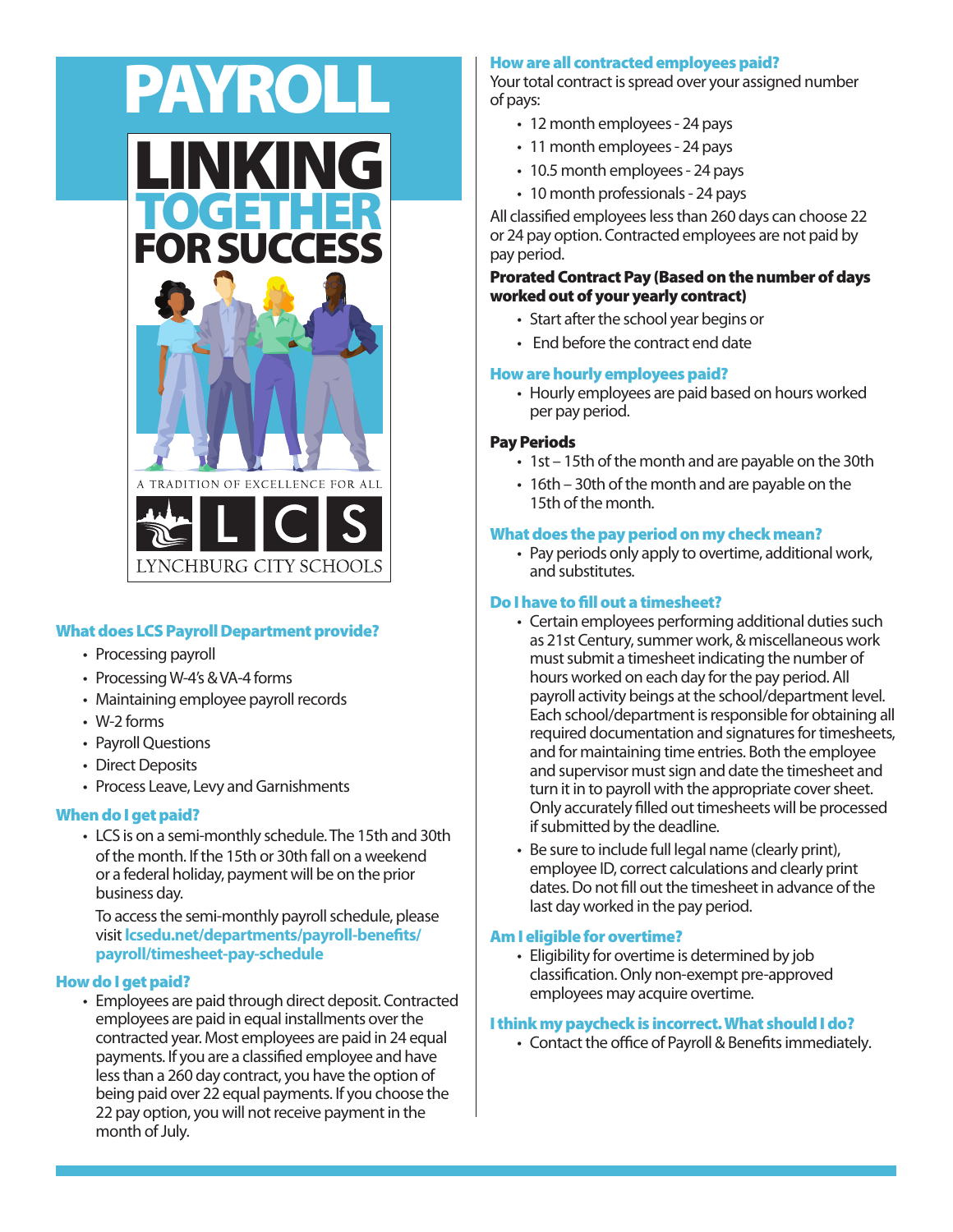

# What does LCS Benefits Department provide?

- Health & Welfare Benefits
- Voluntary Benefits
- Extended Illness Program
- Virginia Retirement System (VRS)
- Paid Leave
- Wellness
- Short-Term & Long-Term Disability
- Continuation of Health Coverage (COBRA)
- Family and Medical Leave Act (FMLA)
- Workers' Compensation

#### How do I enroll?

You can enroll via Mark III, our benefits Call Center or Self-Service. Please contact Lakrisha Scott at (434) 515-5089 or **scottly@lcsedu.net** for enrollment questions.

### What is the deadline for new hires to enroll?

New hires must enroll within 31 days of their contract start day. Coverage will take effect on the first day of the month following your contract start date. All benefits are based on a calendar year (January through December).

### What benefits am I eligible for based on hours worked?

| <b>Benefit</b><br>Coverage               | Less than 6<br><b>Hours Per</b><br>Day | Equal to 6<br><b>Hours Per</b><br>Day or Less<br>Than 7 Hours | Equal to or<br><b>Greater Than</b><br><b>7 Hours Per</b><br>Day |
|------------------------------------------|----------------------------------------|---------------------------------------------------------------|-----------------------------------------------------------------|
| Anthem<br><b>Medical</b>                 | Not<br>Eligible                        | √                                                             | ٦Ì                                                              |
| Anthem<br>Dental                         | Not<br>Eligible                        | $\sqrt{}$                                                     | $\sqrt{ }$                                                      |
| Anthem<br>Vision                         | Not<br>Eligible                        | $\sqrt{ }$                                                    | J.                                                              |
| Mark III<br>Voluntary<br><b>Benefits</b> | Not<br>Eligible                        | $\sqrt{}$                                                     | $\sqrt{ }$                                                      |
| Securian Life<br>Insurance               | Not<br>Eligible                        | Not<br>Eligible                                               | $\sqrt{ }$                                                      |
| Virginia<br>Retirement<br>System (VRS)   | Not<br>Eligible                        | Not<br>Eligible                                               | $\sqrt{ }$                                                      |

## What are eligible dependents?

#### Dependent Eligibility

You can enroll the following members of your family:

- Your spouse/partner, who is defined as the person to whom you are legally married and for whom you have a valid government issued marriage certificate.
- Your natural children, legally adopted children, children placed with you for legal adoption, stepchildren or foster children up to the age of 26, regardless of student status. Coverage ends at the end of the month that they turn 26.
- Your children age 26 or older who are not able to support themselves because of a physical or mental disability.

Note: When you add a new dependent, you will need to provide proof of his or her eligibility, such as a marriage certificate for a spouse, birth certificate or adoption certificate for children.

#### When can I make changes to my benefits?

Changes may be made during Annual Open Enrollment or within 31 days of a qualifying event.